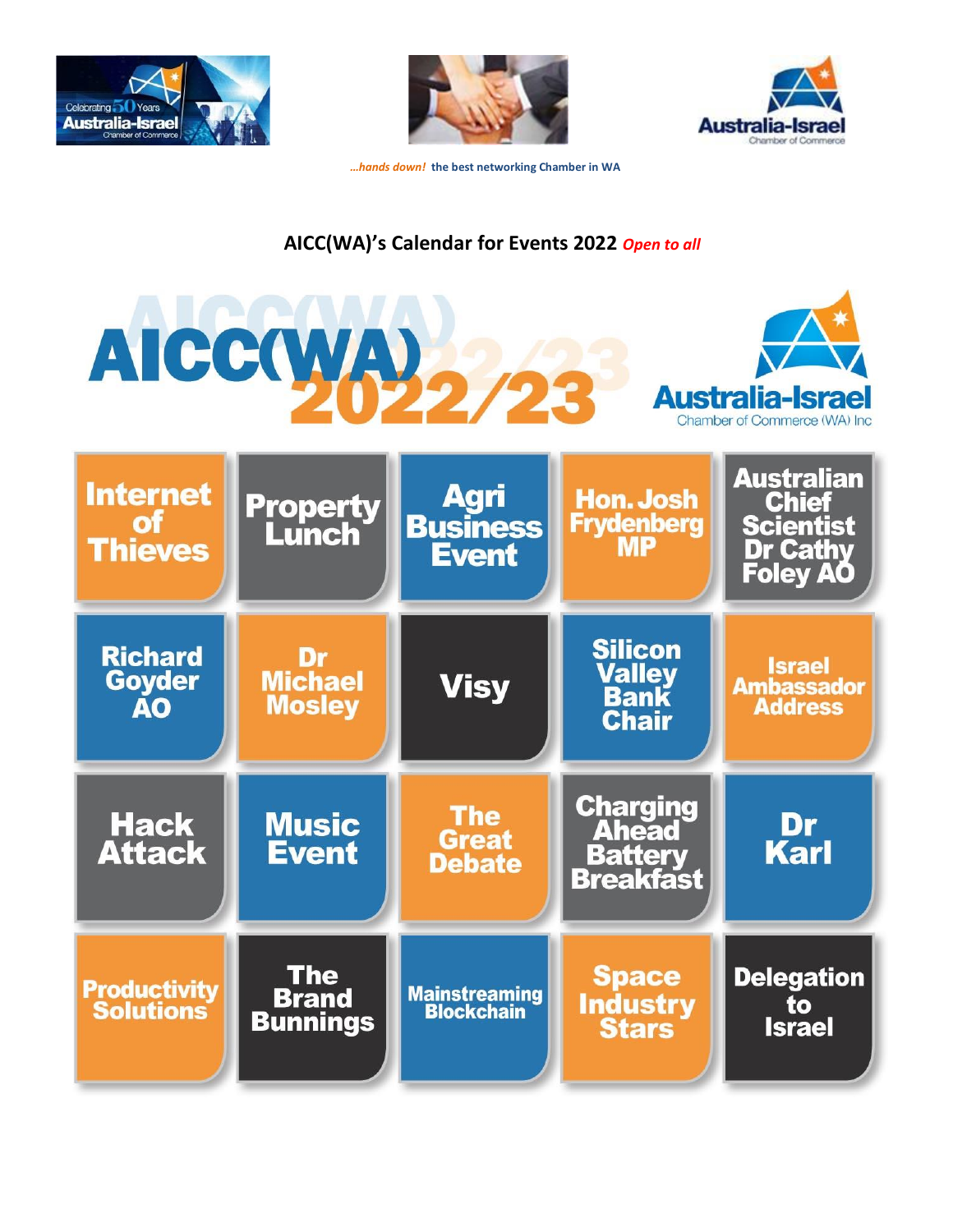## **2022 AICC(WA) Calendar of Events (as @ 8 June 2022 - all subject to change)**

- Tuesday 21 June **Webinar** *Revolutionary Therapeutics-Utilising Personalized Medicine to Treat Cancer* from TAU-Tel Aviv University with **Prof Dan Peer & Dr Warren Kaplan**. 5-6pm AWST. Sponsor: TAU
- Thursday 28 July **Webinar** *After the War was Over* with **Mr Mark Sofer**, former Israel Ambassador to Australia, career diplomat and veteran of the Israeli Ministry of Foreign Affairs. In this special GeoPolitical webinar, Mr Sofer, will share his perspectives on the longer-term geopolitical ramifications of the current Russian-Ukraine war. Moderator: **His Excellency Malcolm McCusker AO CVO QC**, former Governor of WA. Online 3-4pm. Supported by: Mr Ian Green and Mr John Schaffer AM. Sponsors welcome, contact [stefan@aicc.org.au](mailto:stefan@aicc.org.au)
- Thursday 25 August **In-Person Networking Event** *Australia's Health Revolution.* Key address by Dr Michael Mosley at the AICC(WA)'s Annual Healthcare Event 2022, moderated by Professor Fiona Wood AM FRCS FRACS and introduction of key note speaker by Ms Calypso Haggett CEO The Fast 800. Dr Mosley, renowned British doctor, trusted medical journalist, famed journalist, producer and TV presenter, will discuss his new landmark SBS TV documentary series "Australia's Health Revolution"; in which he puts his body on the line to tackle the Australia's fastest growing chronic disease, Type-2 diabetes, revealing how new science can reverse Australia's Type-2 diabetes epidemic. Venue: tbc Times: 5.30-8.45pm. Sponsor: Perron Institute for neurological and translational science; more pending. Sponsors welcome, contact perth@aicc.org.au



Wednesday 28 Sept. **In-Person Networking Sundowner** *Why Agribusiness? Given climate change, geo political trade barriers and social activism, why would anyone invest in agribusiness right now?* with Mr Mark Allison, Managing Director & CEO, Elders Ltd, one of Australia's most innovative agricultural business organisations**.** Mark will explore Australia's most urgent agri issues, from massive global contextual impacts of rapidly evolving technologies and volatilities in our trading scenarios. Plus other relevant topics including: the new paradigm for farm ownership and working for institutional investors; the relative returns from agri-investment; and the impact on the pricing of farmland and water resources. Moderated by Murdoch University Professor Peter Davies, Pro Vice Chancellor, The Food Futures Institute-dedicated to securing and sustaining the food bowls of the future. Sponsors: Milne AgriGroup; Murdoch University's Future Food Institute; Manukalife; Moerk Water; BDO. Venue: BDO. Time: 5.30-8.30pm. This event part of the AICC(WA)'s *future*NOW Technology Series (fnTS) 2022. Sponsors welcome, contact [perth@aicc.org.au](mailto:perth@aicc.org.au)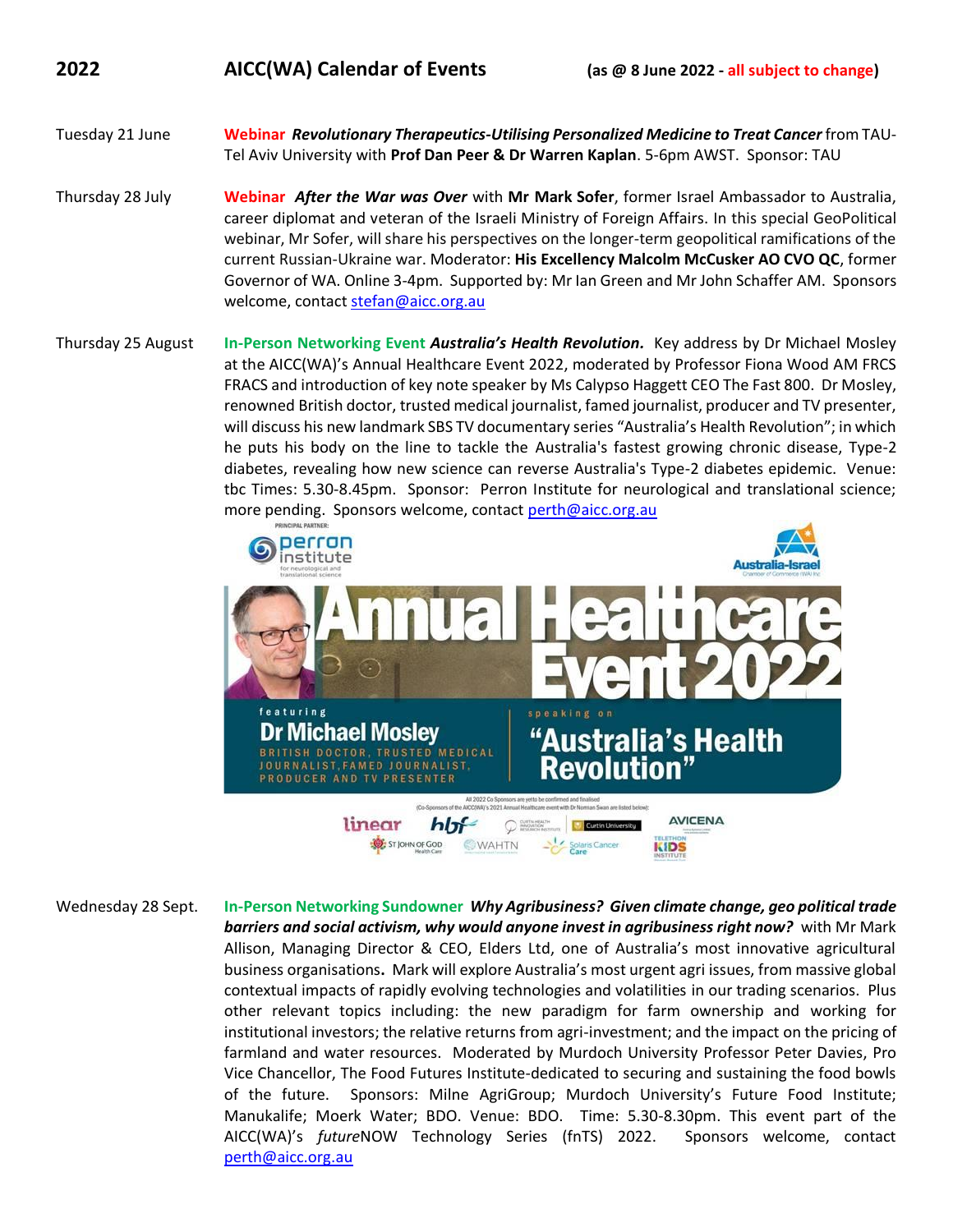#### Wednesday 19 October **In-Person Networking Sundowner**

*Web 3.0-the Metaverse, Crypto & Blockchain* with Mr Ian Love, founder of Australia's first Crypto Asset fund & AICC(WA) in house resident crypto-blockchain expert. Ian will describe how billions of funds are pouring into this space and now being discussed by the mainstream. The event will 'bridge a gap' between 'them and us' with particular focus on how small to large companies could benefit from applying some time and resources into this space. Moderated by Mr Paul Ballardin, Head of Strategy and Consulting, Living Online. Sponsors: Blockchain Assets Pty Ltd; Living Online. Venue: tbc. Time: 5.30-8.30pm. This event part of the AICC(WA)'s *future*NOW Technology Series (fnTS) 2022. Sponsors welcome, contact stefan@aicc.org.au

#### Saturday 22-29 Oct **TEC and AICC(WA) Transformation Through Innovation Delegation to Israel 2022**

Expressions of interest (EOI) are invited to participate on an unforgettable delegation to Israel, one of the most inspirational countries and technology ecosystems in the world. Experience firsthand how the tiny country of Israel has used its intellectual capital to become one of the global leaders in technology, innovation and R&D. Meet the people creating the over-the-horizon technologies that have the potential to disrupt or transform your view of the world and your organisations' role in it. The Israeli venture capital industry is >10x larger than Australia's (with  $1/3^{rd}$  of the population). With over 6000 high tech countries in a country  $1/3^{rd}$  the size of Tasmania, Israel is home to over 100 R&D centres of multinational companies including Microsoft, Intel, Apple, Alphabet, Facebook, IBM, Cisco. GM and GE. Israel is a global leader in many technology sectors including; cybersecurity, AI, CleanTech, AgTech, water technologies, Medical Technologies, FinTech, autonomous vehicles and robotics as well as construction and mining technologies and those that improve the quality of life for people with disabilities. EOI are invited with all being interviewed to identify individual requirements and suitability. Places are limited and filling quickly so please contact Delegation Director Mark Majzner 0414 847 827 [mark@31ns.com.au](mailto:mark@31ns.com.au) or AICC(WA)'s John Cluer [perth@aicc.org.au](mailto:perth@aicc.org.au) to arrange a conversation about your participation.

- Thursday 10 November **In-Person****Dr Patricia Kailis AM OBE Women of Achievement** Lunch with Australia's Chief Scientist, Dr Cathy Foley AO PSM. Topic and venue tbc. Arrivals for Networking 11.30-2.30pm. Sponsored by Kailis Group, Curtin University, Lemon App. Other sponsors welcome, contact [perth@aicc.org.au](mailto:perth@aicc.org.au)
- Date tbc **Webinar tbc** *OECD and Israel* featuring **Matthias Cormann, Secretary General OECD**. Politician, diplomat and local WA identity, Mr Cormann recently visited Israel and with his deep understanding of the economies of Australia and Western Australia, we have asked him to share his overall impressions and in particular the role of innovation in driving GDP growth in Israel. Online 3-4pm AWST. Sponsored by Sponsor Razor Labs.
- Date tbc **In-Person Networking Event** *"Education: Acting Local, Thinking Global"* Education is a cornerstone of modern societies. It aims to provide children and adults with the skills necessary to thrive in a world experiencing the Third and Fourth Industrial Revolutions simultaneously. In addition, the world is being challenged by climate change, a global pandemic, and new geopolitical tensions. How is Western Australia's Education system travelling in this rapidly changing environment? Is our Education system "fit for purpose" and is it providing our citizens with the best opportunities to succeed? **Professor Peter Klinken AC, the Chief Scientist of Western Australia,** will present his views on Western Australia's secondary and tertiary Education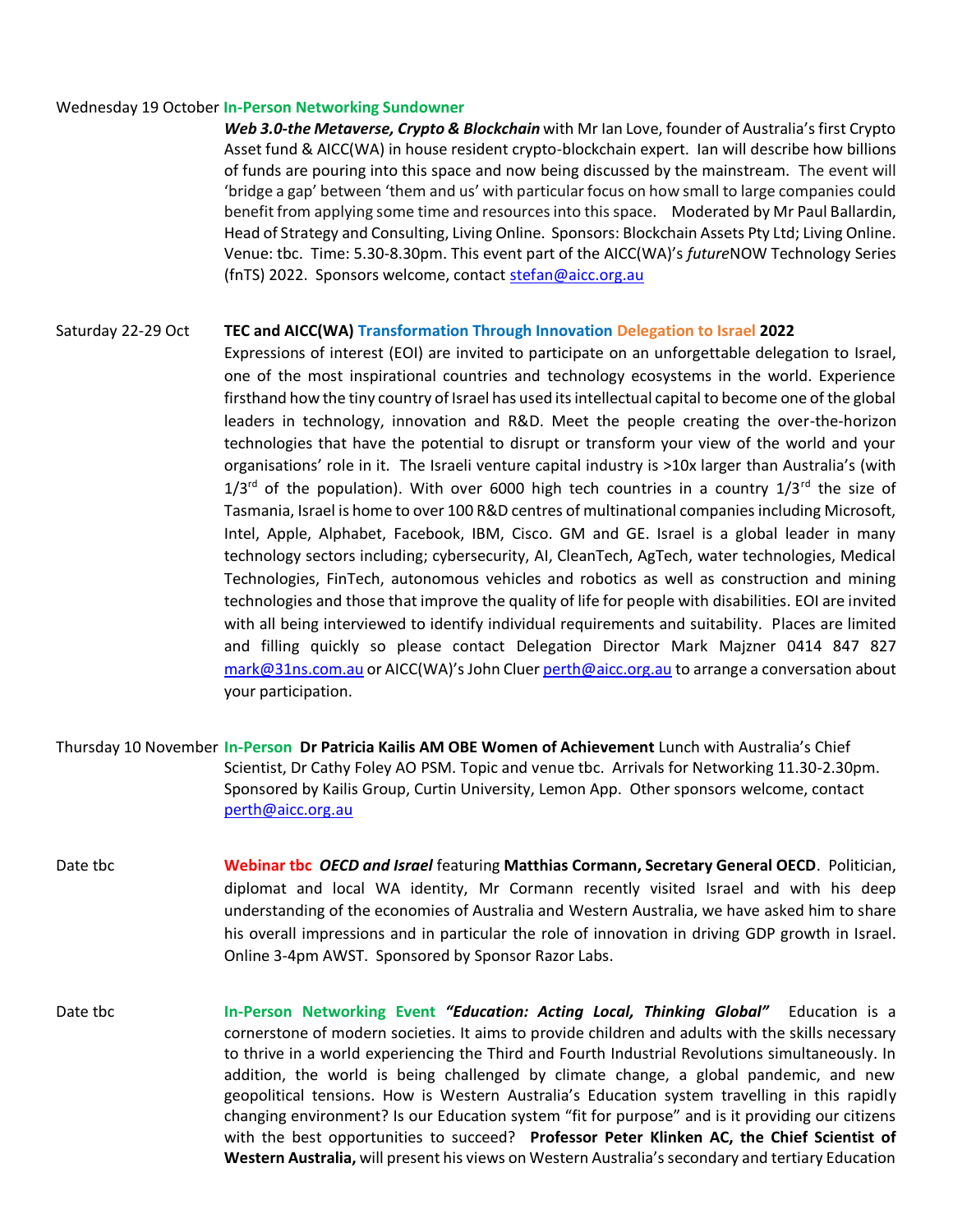systems. This event will be moderated by **Nicole Lockwood, Chair of Infrastructure WA**. Professor Klinken brings a wealth of knowledge to this discussion from his many years as a High School teacher, academic at the University of Western Australia and researcher who played a seminal role in establishing the Harry Perkins Institute of Medical Research. In his role as Chief Scientist of Western Australia is also the co-Chair of the State's STEM strategy and Implementation group. Sponsors & Hosting welcome, contact [perth@aicc.org.au](mailto:perth@aicc.org.au)

Date tbc in Nov '22 <sup>'</sup>Thrive by Five' The Early Years Business Event with Minderoo Foundation tbc.

### **2023 AICC(WA) Calendar of Events (in planning)**

- Friday 24 February tbc *Where is the growth in property going to be in 2023?* AICC(WA)'s Property Event of the Year, featuring Mr Gavin Hegney one of the most authoritative, prominent and influential voices in the property sector. Gavin will be joined by CoreLogic's Head of research Asia Pacific Mr Tim Lawless who will bring an Eastern States and Regional perspective to the topic. Sponsored by The Agency, MSA-Mortgage & Finance Solutions Australia, Schaffer Corporation, Bendigo Bank, PKF, Chapter One Advisors (others pending). Venue: WA Italian Club, 217-225 Fitzgerald Street West Perth. Times: 11.45am to 2.45pm*.* Sponsors welcome, contact [perth@aicc.org.au](mailto:perth@aicc.org.au)
- Sunday 12 March tbc *The Hollow Cause* AICC(WA)'s Music Event of the Year**.** The AICC(WA) is proud to have amongst its Membership and contributors, the locally based Keshet Kesh. A descendent of European Jews who survived the Holocaust, and now a resident of Perth, Keshet grew up in Israel. *The Hollow Cause* is a human story, designed to help non-Jews relate to victims of the holocaust, as well as rousing curiosity and fostering action in younger generations. Plus it is designed to stimulate debates of moral grey-zones one ventures into when trying to survive, and to inspire by suggesting there is beauty in life, even after experiencing such horrors. Click on this link to watch a preview of [The Hollow Cause.](https://www.youtube.com/watch?v=-zo0hblniTA&t=2s) While plans are being made to produce a season of The Hollow Cause in mid 2023, the AICC(WA) is proud to announce that Keshet will host a special production for AICC(WA) members and contacts. For the first time the AICC(WA) now has the opportunity to share an insight into Israeli inspired Performing Arts with our local Perth corporate community. This unique production brings together the benefits of local economic support of artists and Israeli culture in a unique and inspiring experience. All welcome, corporates, families and community (date tentatively the evening of 12 March 2023 6-9pm venue tbc). Sponsors welcome, contact [perth@aicc.org.au](mailto:perth@aicc.org.au)
- Thurs 26 May tbc *Internet of Thieves* featuring Brian Smith CEO Slipstream. A PRIVATE-Invitation Only AICC(WA)'s Cybersecurity Boardroom event. Brian present real-world cases and reviews the latest trends in cyber fraud, ransomware, and advanced persistent threats. He will guide us through the challenges and opportunities faced by business leaders in the impacted organisations in containing, remediating, and preventing these attacks. The event will be co sponsored by Carbon Black and also feature a partner from Clyde & Co, a global top 50 Law firm, and Australia's number one cyber law firm, joining Brian in his talk to discuss the emerging legal ramifications of a cyber-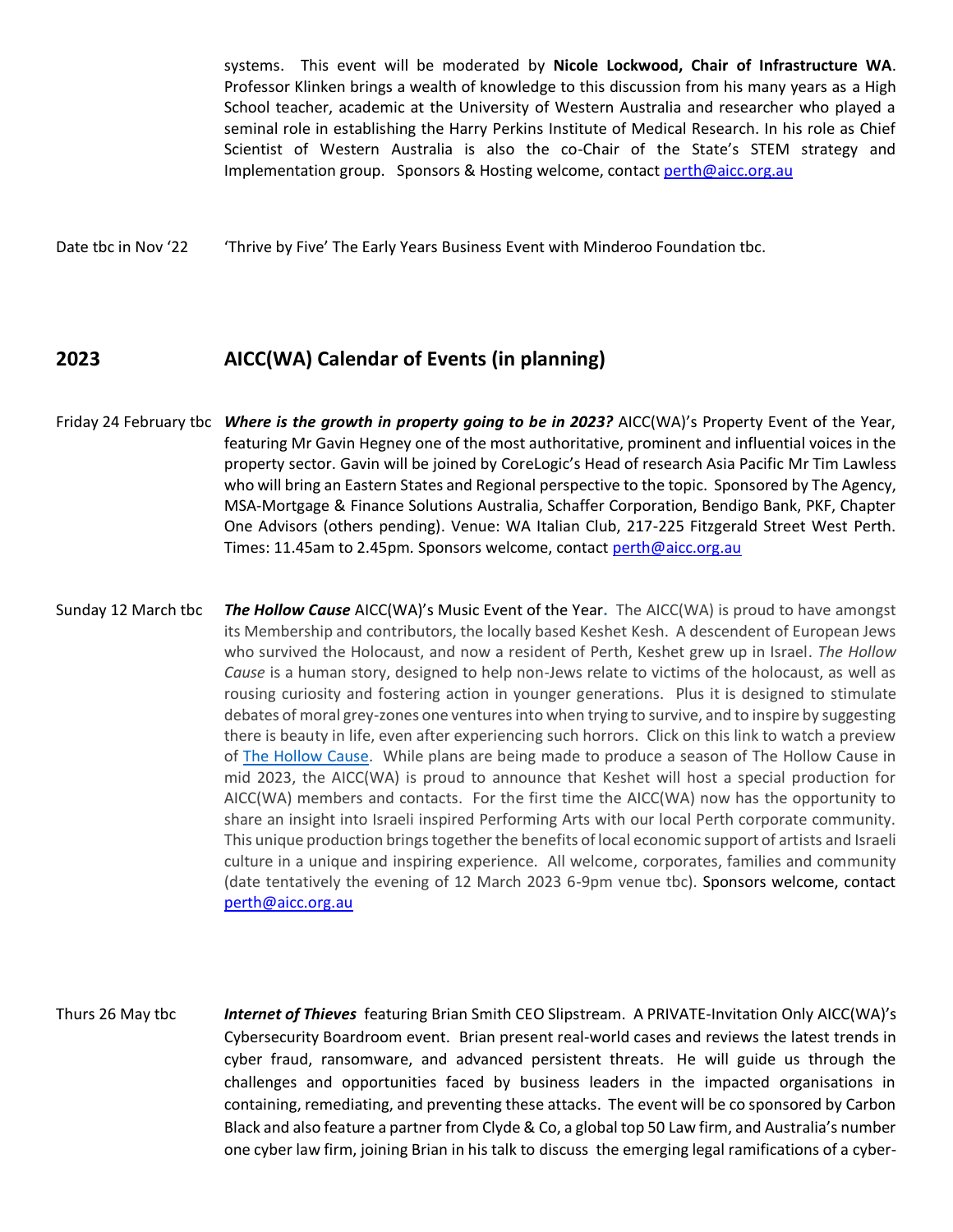attack and how to mitigate the legal risk to the business, board, staff and customers. Date tbc at Gershwins-Hyatt Regency Perth, 11.45am to 2.30pm.

- Date tbc *Global venture capital investment trends and some of the challenges in the marketplace related to the COVID crisis*. AICC(WA) hosts Mr Aaron Gershenberg, Chairman and a founder of Silicon Valley Bank Capital's fund of funds and direct funds, which has over \$3.1 billion under management; in conversation with global and local commercialization expert Mr Larry Lopez AICC(WA)'s Vice President; Chair, Australia-American Fulbright Commission; Partner, Australian Venture Consultants; Director, CERI-Centre for Entrepreneurial Research and Innovation Director, MRIWA-Minerals Research Institute of WA and former Director, Accelerating Commercialization, Dep. of Industry, Govt. of Aust. Time: 8.30am AWST. Date tbc. Open to Sponsors, contact [perth@aicc.org.au](mailto:perth@aicc.org.au)
- Date tbc *Mr Richard Goyder AO* delivers the key note address in the AICC(WA)'s Signature Event of the Year (topic tbc). Formerly with Tubemakers of Australia Ltd and CEO of Wesfarmers, Mr Goyder is currently Chairman of Qantas, Woodside Petroleum and the AFL-Australian Football League. Open to Sponsors, contact [perth@aicc.org.au](mailto:perth@aicc.org.au)
- Date tbc **In-Person Networking** AICC(WA)'s PKF Productivity Solutions Seminar, on 4 key business topics: *1. Meeting the Productivity Challenge* as part of Dr Grant Donovan, Director, Our Collective Genius. Grant will explore how most productive and consistently high performing organisations have a 'Choose Well, Treat Well and Engage Well' culture. Gallup researched 42.9 million employees across 5,000 organisations, in 212 countries, and found engaged workers who are treated well deliver 23% higher profitability. The evidence clearly shows workplaces are more productive that spend time matching every person with the job that fits them best, before wrapping them in a culture that values them as people and values their ideas**.** This session will highlight three globally proven, evidence-based programs & measurement platforms especially accessible through the AICC(WA), to help any organisation develop a high performing culture.

*2. Getting the Appvantage in Business* as part of the AICC(WA)'s PKF Productivity Solutions Series featuring Dinali David, multi award winning Managing Director of Lemmon App. She will provide an overview of the multiple productivity gains possible by using Apps in your business.

*3. Productivity and the ESG equation*. As Australian business leaders face greater regulatory risk and potential scrutiny, this session introduces new AICC(WA) member ESG Capital discussing how to focus on prioritising resources, to ensure robust compliance programs are in place, to mitigate risks & capitalise on opportunities, generating sustainable long-term financial returns.

*4. HackAttack* with AICC(WA)'s inhouse resident cyber resilience expert Dr Craig Valli on the very latest threats and essentials required for businesses to sustain today and into the future.

# **PLUS:**

Date tbc Cybersecurity Counterpart 'Hack Attack' Event-Israeli and Australian Perspectives Date tbc Dr Karl Answers Your Questions on the Future of Science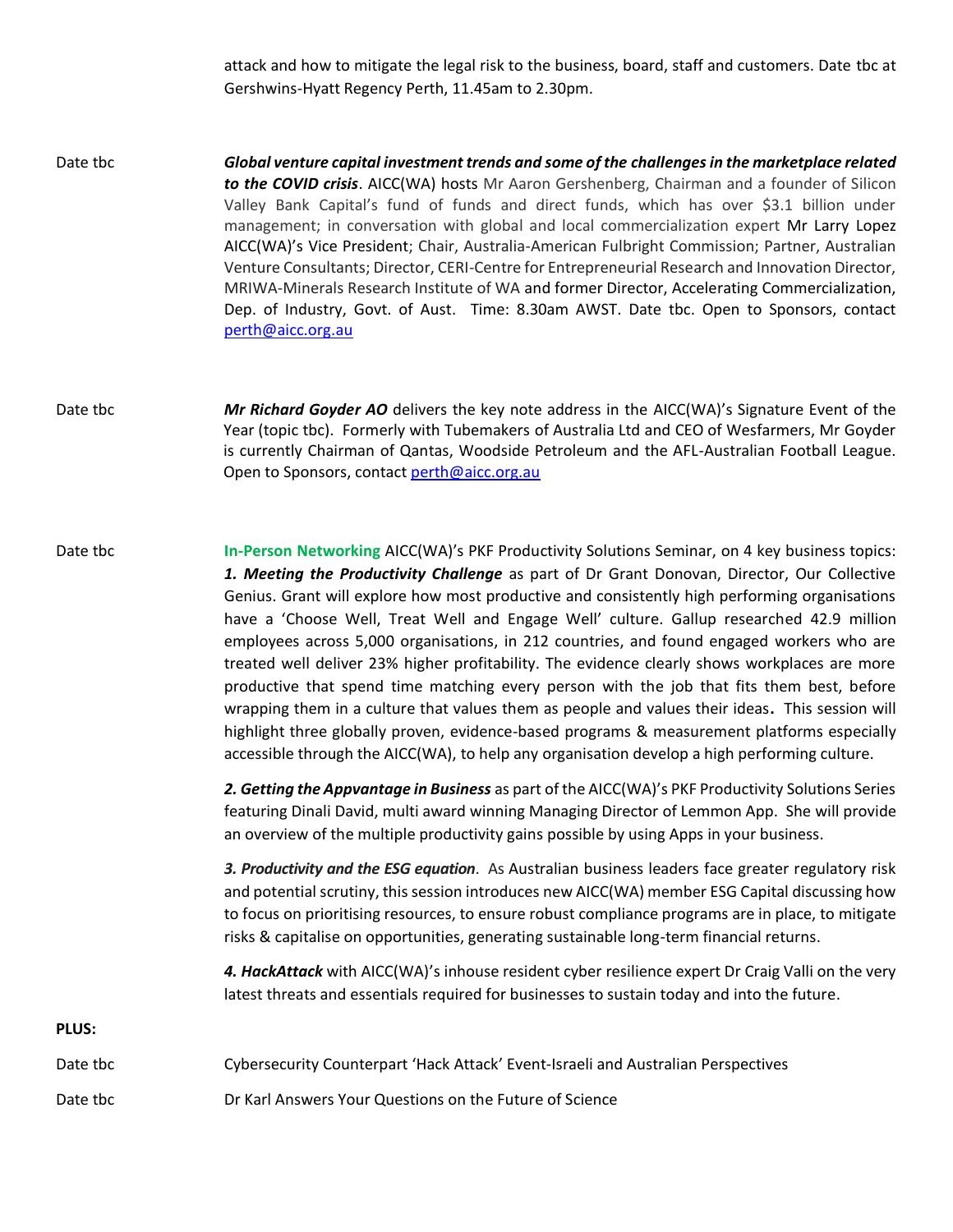Date tbc *AICC(WA) PKF Productivity Solutions Series* presents world leading project management training program "Getting Things Done" (GTD), which teaches how to systematize the clutter in your brain and get things done

Date tbc Space Technology Event

Date tbc **Charging Ahead' Battery Event** 

## **2021 Past AICC(WA) Calendar of Events in 2021 & 2022**

- Thurs 4 March **AICC(WA)'s** *WI\$EWealth***SERIES (WW\$) Property Event of the Year** *"Where is the growth in property going to be in 2021?"* featuring Mr **Gavin Hegney** one of the most authoritative, prominent and influential voices in the property sector. Gavin will be joined by CoreLogic's Head of research Asia Pacific Mr **Tim Lawless** who will bring an Eastern States and Regional perspective to the topic. Sponsored by The Agency, MSA-Mortgage & Finance Solutions Australia, Strand legal & conveyancing and Hosted by PKF.
- Thurs 4 March **AICC(WA)'s ABRAHAM ACCORD Webinar Event** *"Israel-UAE innovation opportunities for Australia***"** The Abraham Accords signed between Israel, the United Arab Emirates and the US in August 2020, is generating growing links between Israel and the UAE across a range of sectors including agri, energy, digital, health, cyber and financial services, opening up new opportunities. Moderated by one of Australia's prominent business leaders **Hon Warwick Smith**. Featured: **Mrs Maryam Al Masoori**, Mohammed Bin Rashes Centre for Government Innovation, UAE; **Chemi Peres**, Co-Founder Pitango Venture Capital & Chairman Peres Center for Peace and Innovation, Israel, speaking on the innovation areas Israel and UAE are now working on. The event included, **Mr David Thodey**, Chairman, CSIRO, Australia's national science research agency.
- Wed 10 March **AICC(WA)'s ABRAHAM ACCORD Webinar Event** *"Israel-BAHRAIN-Australia: A Time of Potential"* The AICC(WA) presents Trade Ministers of Australia and Bahrain, joined by the Israeli Minister of Strategic Affairs, in the first ever such collaborative online event, to examine the importance of new markets in a post covid19 world from an Australian, Bahraini and Israeli perspective*.* Speakers include: **Australian Trade Minister the Hon Dan Tehan MP; Israel's Minister of Tourism Her Excellency Orit Farkash Hocohen MK** and **Bahrain's Minister of Industry, Commerce and Tourism His Excellency Zayed bin Rashid Al Zayani,** also joined by **Chair of the SME Association of Bahrain and UNISMO, His Excellency Abdulnabi Alsshoala.** The panel, chaired from Queensland by **Simon Harrison**, Chair of the Australia Bahrain Business Council, will examine the importance of Bahrain and overall Middle East market opportunity opened up through the Abraham Accords within the context of Australia's strategic trade interests in the Middle East. Open to all.
- Tues 16 March **AICC Global Investment Market Update Zoom Event 2021 and beyond** featuring **Alicia Gregory**, Head of Private Equity at Future Fund (Australia's Sovereign Wealth Fund-responsible for over \$22bn in assets invested in private equity); **Howard Marks**, CFA, Co-Chair Oaktree Capital Management LLC; **Robert Morse**, Chairman, Bridge Investment Group LLC; **Lennart Blecher**, Chairperson, EQT Global Infrastructure.
- Thurs 29 April **AICC(WA)'s ABRAHAM ACCORD Webinar Event** *"Israel-UAE-Australia-NZ FOOD & WATER SECURITY PANEL***"** As a result of the Abraham Accords signed between Israel, the United Arab Emirates and the US in August 2020, one of the most exciting innovation developments in the world are the growing links between Israel and the UAE across a range of sectors including agri, energy, digital, health, cyber and financial services, opening up exciting new opportunities.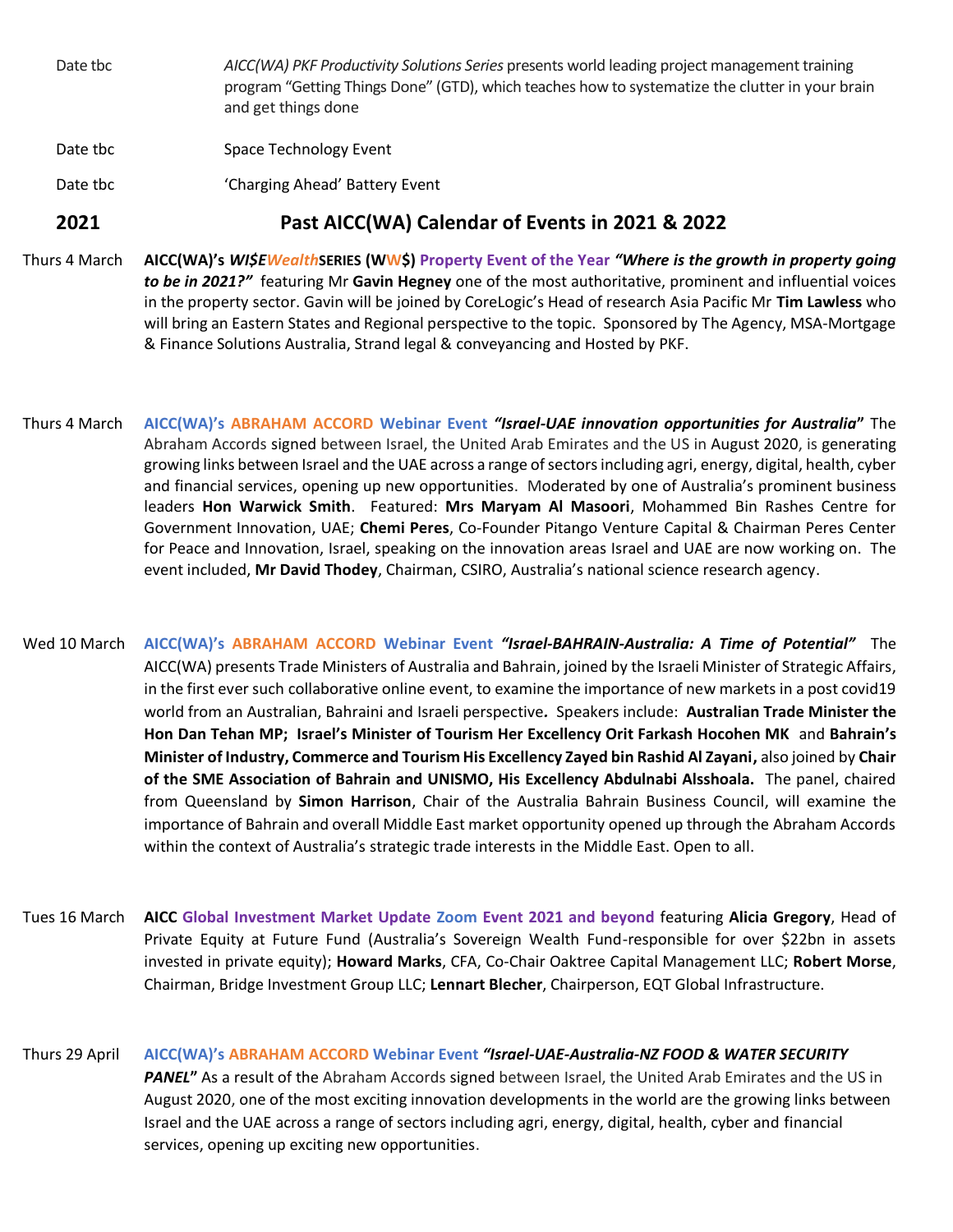- Friday 4 June **AICC(WA)'s Dr Patricia V Kailis AM OBE Women of Achievement Annual Lunch Event** *"My Journey of Curiosity – From hard rocks to a virtual world"* featuring **Dr Erica Smyth AC** and MC'd by AICC(WA) Board Member **Dr Fiona Wood AM FAHMS.** Erica discussed how her curiosity has been a key platform for her life's journey, starting her professional life as minerals exploration geologist in 1974, then in the world of petroleum and political and community approval for a number of key projects in Australia. She became a professional NED and/or Chairman in 2004. Past executive at BHP & Woodside and NED at ANSTO, EMECO & Toro Energy and co-founder of the Mega Data Cluster WA. Sponsors: Kailis Jewellery, EY and Ashurst.
- Thurs 10 June **AICC(WA) Exclusive Boardroom Event 8.30am** featuring **Ambassador Jonathan Peled**, Charge d'Affairs of the Embassy of Israel *speaking on:* **"***Recent Events and Current Challenges"*. Hosted by Schaffer Corporation & supported by Geoffrey Morris.
- Monday 12 July **Complimentary Online event** *'The Way Forward by Top Australian and Israeli Health Leaders"* **AICC Zoom webinar featuring Professor Paul Kelly**, Chief Medical Officer, Australian Government Department of Health and Israel's **Dr Sharon Alroy-Preis**, Head of Public Health Services, Israel Ministry of Health, discussed how the lessons of the past 18 months in COVID-19 pandemic management have shaped future urgent health care risk frameworks and design. The session covered why international collaboration and cooperation was and is the key to better pandemic responsiveness, saving lives and supporting health systems under duress, and what system-wide changes and investments will support public health care delivery for improved resilience and crisis management into the future. Held on Monday 12 July 2021.
- Thurs 29 July **AICC(WA) Annual HEALTHCARE Event 2021** *"So you think you know what's good for you?"* by Physician, Journalist, Author and ABC Radio National broadcaster **Dr Norman Swan**. Let's get past COVID - what you can stop worrying about with your health and how to emulate the second longest lived people in the world and they're Australian!" Dr Swan hosts Radio National (RN)'s Health Report and since the COVID-19 pandemic, co-hosted Coronacast, a daily podcast on the coronavirus. Norman was awarded the medal of the Australian Academy of Science and has an honorary MD from the University of Sydney.
- Mon 2 August **AICC(WA) & PKF PRODUCTIVITYSolutionsSeries AICC(WA) in conjunction with AICC-Israel (IACC) presents a HR Tech Complimentary Webinar on** *"How Tech Can Help You Win the Battle for Talent"* Moderated by: **Ian Narev**, Managing Director and CEO, **SEEK**. Before joining SEEK, former CEO & MD at Commonwealth Bank of Australia. Presenting 3 companies included: 1. **MyInterview:** Guy Abelsohn, Co-founder & CPO. One way video interviewing made simple. Streamline your recruitment process by easily collaborating with colleagues, benefit from Smart Shortlisting and more. 2. **Stoke Talent:** Maya Rotenberg, VP Marketing. Stoke Talent offers companies a platform to hire, manage, track and pay independent contractors and freelancers while ensuring full tax and legal compliance. 3. **Gloat**: Riges Younan, VP Asia Pacific. A Talent Marketplace platform that connects employees with internal work and development opportunities. Event held: *Monday 2 August 2021, 2.00-3.00pm AWST (Perth time) and 4:00 – 5:00 pm AEST.*
- 17-19 August **ALL NEW \* AICC(WA) & PKF PRODUCTIVITYSolutionsSeries "***Managing Constraints to Optimise Outcomes"* An Online 3 part Workshop presented by Lewis Trigger. Constraint Innovation is based on the internationally acclaimed Theory of Constraints (ToC) and combines other leading management doctrines such as Lean,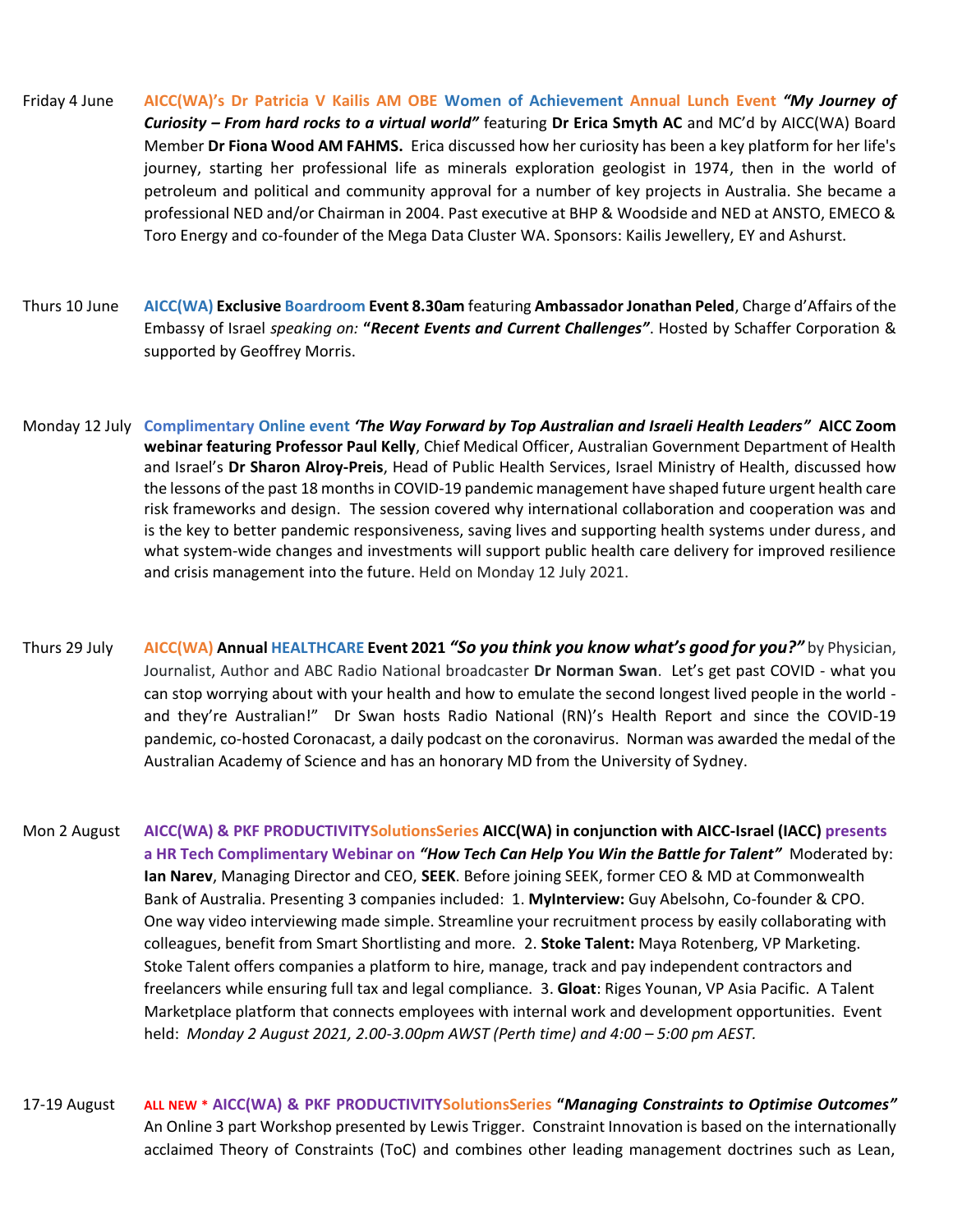Concurrent Engineering, and System's thinking. In this 3-part online Constraint Innovation workshop, International CI expert Lewis Trigger shared common sense, practical solutions drawn from the advanced management doctrine ToC (Theory of Constraints) to address the challenge of "Unlocking Value" via leveraging organisation's Resource, Policy and/or Market Constraint. This 3 part workshop focused on managing critical resources in an uncertain dynamic environment. Held on 17, 18 & 19 August 2021 online.

- Tues 14 Sept **AICC(WA) Major Business Lunch Event** featuring **Senator the Hon Jane Hume,** Minister for Superannuation, Financial Services and the Digital Economy; Minister for Women's Economic Security, Parliament of Australia speaking online live to an in-person audience in Perth on *"A leading Digital Economy by 2030"*, as part of the **AICC(WA) futureNOW Technology series.** Also featured **Senator Dean Smith** Chief Government Whip in the Senate and event moderator Mr Larry Lopez. Held: Tuesday 14 September at the Hyatt, Perth.
- Wed 20 Oct **Australia-Israel 2021 Virtual Innovation Summit -** *"Good entrepreneurs never let a crisis go to waste"* Reinvention and acceleration, driven by a culture of entrepreneurship, will be key to how leaders and organisations survive the current crisis and thrive in the future. This unique afternoon event was designed to assist organisations and individuals emerge from the current Covid crisis "match fit" to maximise opportunities ahead. Over 25 future-focused leaders & experts from Israel and Australia were at the Annual Australia-Israel Innovation Summit to learn how successful transformation is done and expand thinking about post-pandemic opportunities. Speakers included: **Roni Zehavi**, Co-Founder & CEO, CyberSpark; **Dr Orna Berry**, Head of Israel's National Program for Quantum Science and Technology and Committee for AI & Former Chief Scientist of Israel; **Dror Bin**, CEO, Israel Innovation Authority; **Deena Shiff**, Chair, Australian Broadband Advisory Council; Director, Infrastructure Australia; **David Thodey AO**, Chair, CSIRO; Tech Central Industry Advisory Group. Held 12.30-4pm AWST.
- Thurs 25 Nov **AICC(WA)'s Annual** *GEOPolitical* **Event -** *"The New Total War of the 21st Century"* featured **Mr Greg Copley AM**, President & Chief Analytical Officer, The International Strategic Studies Association, USA, direct from Washington DC. Greg's annual AICC geopolitical talk followed his 2019 address, in which he said that the new age of China was coming to an end. That talk was entitled "Do You Really Think China Will Save Australia?", and it advised Australians to prepare for "life after China", noting that the economy of the PRC was in a profound downswing. Well, that "life after China" has begun, and not just because the COVID-19 crisis struck. We are now embroiled in an entirely new global confrontation between the People's Republic of China and the West, regardless of the wishes of many in Australian business who would have liked the China boom to have kept fueling Australia's economy. Greg's talks have always delivered new perspectives, and those who have listened to him at AICC(WA) talks in Perth over the past two decades know that he usually gets it right, as uncomfortable as that can be for some of us. Greg delivered this 'hybrid event' address online live via Zoom from Washington USA to an in-person audience of over 100 in Perth at legal firm Mills Oakley, on Thursday 25 November 2021, 5.45-8.45pm.

### **2022**

Frid 11 March **Webinar AICC(WA)'s** *WI\$EWealth***SERIES (WW\$) Property Event of the Year (STAGE 1)** *"Where is the growth in property going to be in 2022?"* featuring Mr **Gavin Hegney** and CoreLogic's Head of research Asia Pacific Mr **Tim Lawless**. Sponsored by The Agency Group, MSA-Mortgage & Finance Solutions Australia, Chapter One Advisors, PKF Perth, The Property Tribune, The Shaffer Corporation Ltd., Living Online, Bendigo Bank, Chestnut Grove Wines and supported by the WA Italian Club.

Tuesday 26 April **Webinar** *Genomics Approaches in Personalised Medicine* from TAU-Tel Aviv University with globally renowned human geneticist Professor Karen Avraham. 5-6pm AWST. Sponsor: TAU